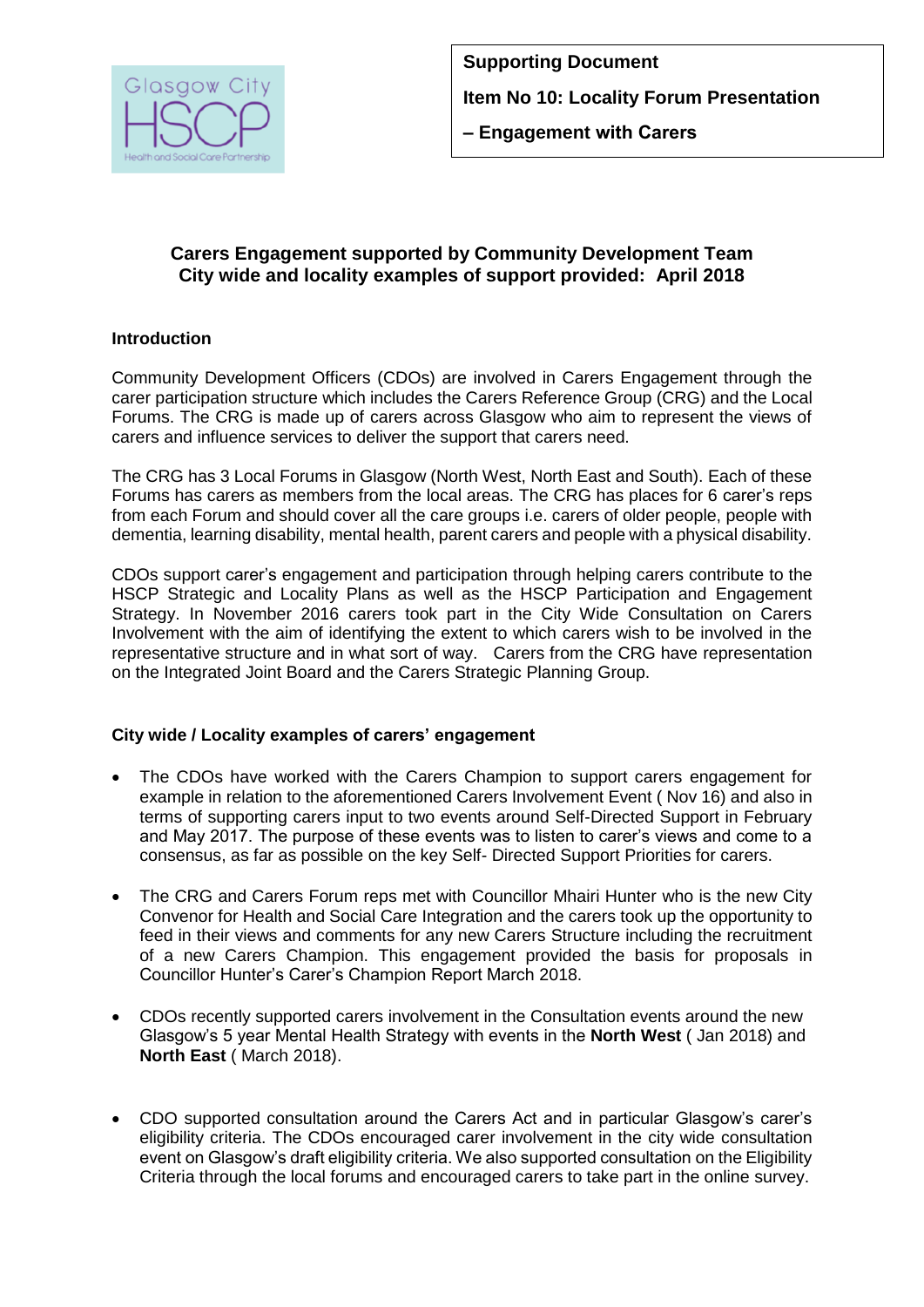#### **North West Carers Forum Engagement Forum**

- Carers have been engaging at the local level around the Carers Act. The North West Carers Forum invited the Carers Coalition to NW CF event held in Pond Hotel Dec 2017 with an opportunity through the input from Carers Coalition to feed in views on Carers Issues through the NWCF and CRG. One such issue was there was some strong feeling about having a CC with current carer experience.
- NWCF receives regular inputs on the work of the Carers Partnership including Performance Statistics and around the Carers Pathways for example the Parent Carer Pathway.
- CDO encourages NWCF to participate in consultations such as the Carers Eligibility Criteria, Carers Charter, SDS and HSCP Locality Plan.
- Contributed to the consultation on an NHS leaflet for carers.

### **North East Carers Forum Engagement work**

- Carers were supported by CDO to engage and participate in the HSCP Communication Survey which aimed to find out what people know about the HSCP and to understand how well HSCP communicate with people (last January)
- Carers Partnership Performance report/stats is one of the standard agenda item at the North East Carers Forum meeting, carers are informed of the performance of the Carers Partnership and have the opportunities to comment and to feed back
- Carers Forum members are supported to engage and participate in the HSCP Locality Engagement Forum. CDO work closely with the LEF workers and the LEFs have carer representation.
- Carers in the North East Forum were supported to engage and to participate in the 'What's important to You' survey of the proposed £40 Million Parkhead Health & Care Hub
- CDO organised a consultation session in the North East to consult carers about the Draft Eligibility Criteria. 16 carers from the North East were consulted and engaged in the Consultation and carers views and opinions were feed back to HSCP
- In the NE Carers Forum, speakers/service manager will be invited to the meeting whenever appropriate. In the past year, topics included
- Parents Carers Pathway
- Anticipatory Care Plan
- Support to Young Carers
- Carers were supported to respond to the Scottish Government the Carers (Scotland) Act 2016 on the Consultation of the Draft Regulations and the Carers Charter. A written response on the Consultation on Carers Carer's Charter was subsequently submitted to Scottish Government.

#### **South Carers Forum Engagement work**

- The 5yr mental health strategy was supported
- Feb 2018 HSCP LEF events on palliative care and older people was supported